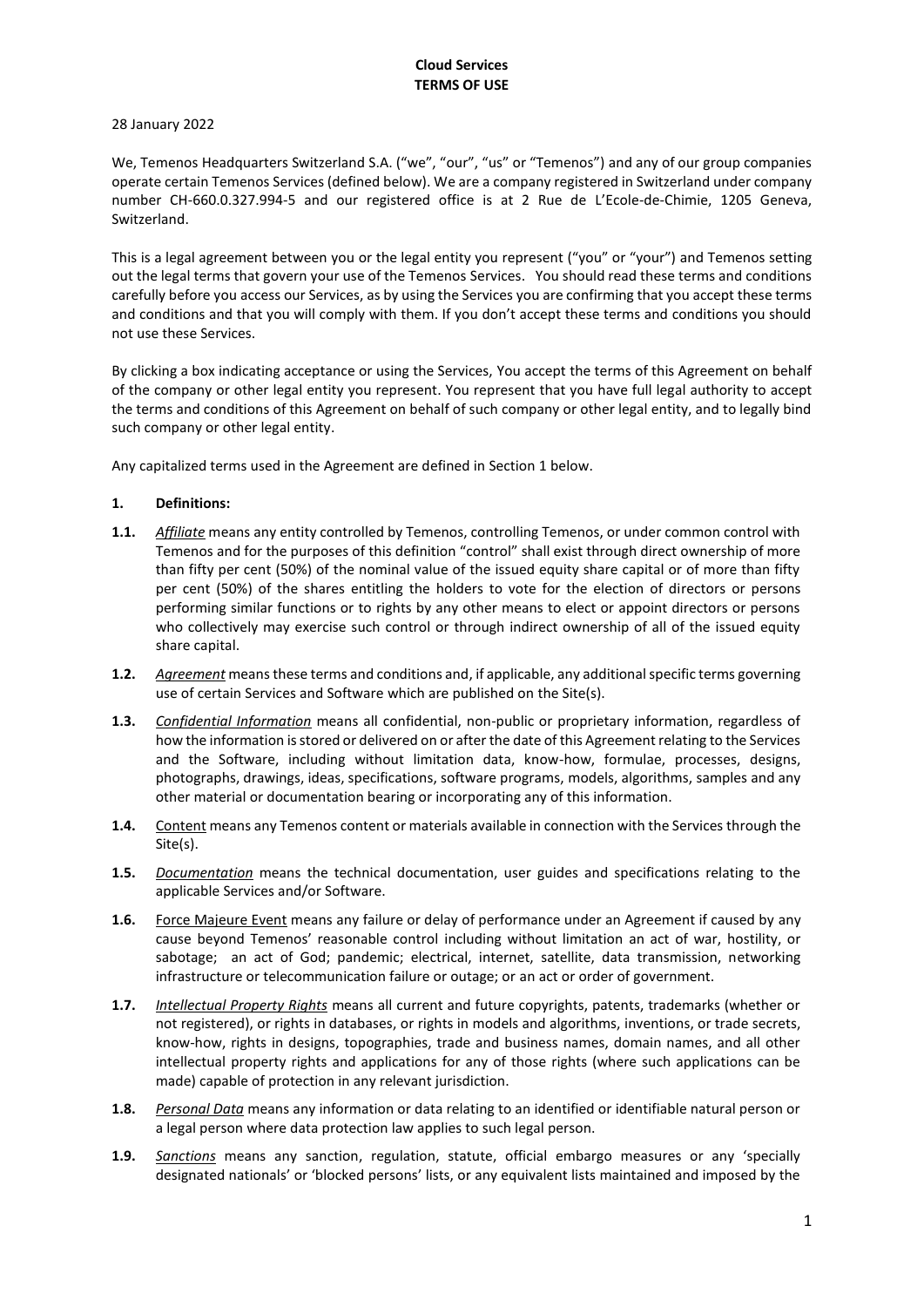United Nations, the European Union, Switzerland, the Republic of Singapore, Hong Kong, the United States Department of Treasury (Office of Foreign Assets Control), or any replacement or other regulatory body, in each case enforcing economic and/or trade sanctions legislation in such country or by any supranational or international governmental organization.

- **1.10.** *Services* means the cloud services made available to you by Temenos through your registered cloud account under this Agreement.
- **1.11.** *Site(s)* means the Temenos website a[t www.temenos.com](http://www.temenos.com/) and any related site operated by Temenos.
- **1.12.** *Site Terms* means Temenos website terms and conditions o[n www.temenos.com](http://www.temenos.com/)
- **1.13.** *Software* means the underlying software hosted by Temenos and any software made available for download and/or for use by you (if any) through the Services.
- **1.14.** *Temenos Service Desk* means the help desk system provided by Temenos to its clients for the requesting and provision of support related to Temenos software and services.
- **1.15.** *Your Data* means any and all data and information including text and image files, software and any other materials submitted by or on behalf of You through the use or access of the Services.

#### **2. Changes to Agreement**

We may make changes to this Agreement from time to time. You should therefore check this Agreement regularly to see whether any changes have been made, as these will be binding on you if you continue to use the Software and/or Services.

### **3. Temenos Services**

- **3.1.** Temenos will provide you with access to certain Services and Software which should not be shared with or transferred to any third party. Access to the Services is limited to registered users only.
- **3.2.** Your use of the Services and Software shall be on a personal, non-exclusive, non-transferable, revocable basis solely for internal development and testing purposes related to the Temenos banking software. You may only use the Services in accordance with the applicable documentation. Any production or commercial use of the Services, the Software or Documentation is explicitly prohibited under this Agreement. In particular, You agree not to use the Services for processing any transactions, payments or close of business processing.
- **3.3.** You may not decompile, reverse engineer, dissemble or attempt to derive the source code of any software or security components of the Services or the Software.
- **3.4.** You shall not access the Services or Software in order to (a) build a competing product or service; or (b) copy any features, functions or graphics of the Services or Software or (c) perform any benchmark, security testing or performance testing of the Services or Software.
- **3.5.** You do not acquire any right or license to the Services or any underlying software to such services in excess of the scope or duration of the Services stated in this Agreement.
- **3.6.** We do not guarantee that access to our Software or the Services will always be available or uninterrupted. We may change or discontinue any of the Services at any time. The Services are not designed to be storage services. You agree that we have no obligation to store, maintain or provide you a copy of Your Data or any content or information that you or others provide, except to the extent required by applicable law.
- **3.7.** We reserve the right to change our Services, including without limitation by adding or removing Services or functionality, at any time. We have made reasonable efforts to maintain our Services but we cannot guarantee that all Services is accurate, complete or up to date. We therefore make no warranties, representations, undertakings or guarantees that the Services on our Site are accurate, complete or up to date. We make no warranties, representations, undertakings or guarantees that our Services will be free from errors or omissions.
- **3.8.** We reserve the right to refresh the Services at any time and also in cases of any updates/critical changes/scheduled maintenance. A schedule for updates to the Services may be shared with you via any communication (e.g by email or on the Site) at our sole discretion.
- **3.9.** We make no warranties, representations, undertakings or guarantees that our Services are secure or free from bugs or viruses. You are responsible for ensuring that the device from which you access the Services has suitable anti-virus software in place.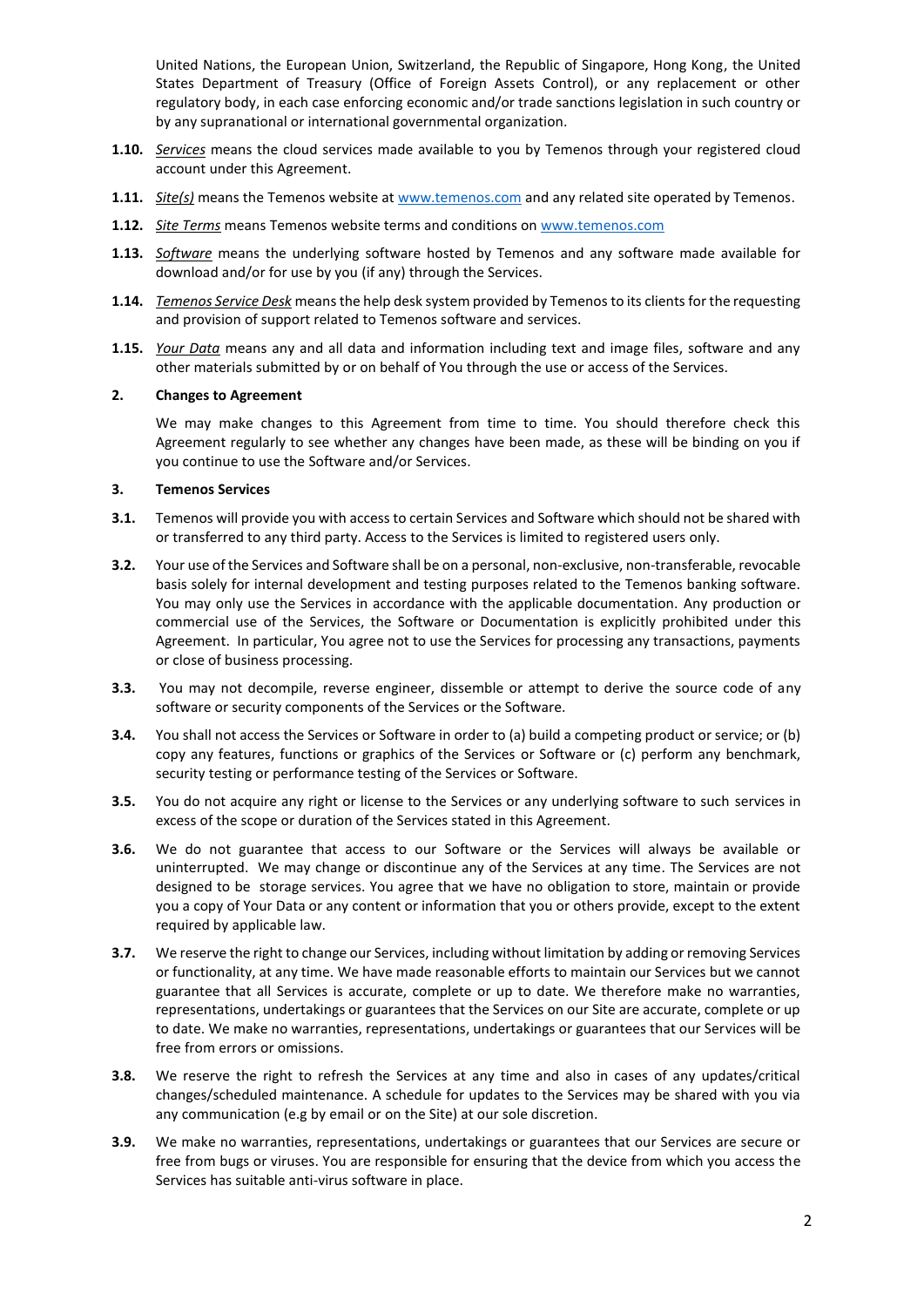- **3.10.** If you need any assistance with your access to the Services or wish to report bugs, please use the Temenos Service Desk and Temenos will use reasonable endeavours to assist you.
- **3.11.** Content made available through the Site(s) is subject to the Site Terms.

# **4. Requesting access and security requirements**

- **4.1.** You may apply to access the Services by registering for a user account. Your application details must contain accurate contact information for you and you agree to notify us of any changes.
- **4.2.** You are responsible for maintaining the confidentiality of any security certificate, ID and password used to access the Services and for any activity in relation to your account. Your user account must not be used or accessed by any other person and you may not share or transfer your ID, password or account details with any other person. If you believe the security of your credentials may have been compromised you agree to notify us immediately through the Temenos Service Desk.
- **4.3.** We reserve the rights to decline your request for a user account and to terminate your access to the Services at any time at our sole discretion without giving any reasons. If your account is unused for more than ninety (90) days we may close your account. We may also decline your request or terminate your access due to Sanctions.

# **5. Non-Disclosure and Intellectual Property Rights**

- **5.1.** You acknowledge that the Software and Services and the results and any feedback from any usage of the Software and Services contain confidential, secret and valuable information of Temenos and its Affiliates. You agree that you shall not reproduce, sell, transfer, publish, disclose, display or otherwise make available to third parties Confidential Information or other proprietary information of Temenos and its Affiliates. Temenos shall be free to exploit any feedback, information or suggestions provided by you.
- **5.2.** You agree to secure and protect the Confidential Information and to take appropriate measures to ensure such under the terms of this Agreement. You shall promptly notify Temenos if you becomes aware of any breach of confidentiality or security relating to the Software or the Services. You further agree that you will use your best efforts to assist Temenos and its Affiliates in identifying, preventing and investigation of any use or disclosure of any Confidential Information.
- **5.3.** You recognise that the Software, the Services and any reproductions, corrections, updates, modifications, and developments thereto together with any names, brand names and trademarks used by Temenos are the Intellectual Property Rights of Temenos, its Affiliates and its suppliers (as applicable). Nothing herein shall grant any licence or rights to use, publish or exploit the Software, Services, Documentation and any reproductions, corrections, updates, modifications, and developments thereto and the Intellectual Property Rights therein other than as expressly provided for in this Agreement. You do not obtain any rights to use the Temenos name, brand names, trademarks and logos under this Agreement.
- **5.4.** Any third party products or services or information related thereto provided by Temenos to you as part of the Services may be accompanied by their own terms of use or licensing terms, in which case such terms shall govern that particular third party service or software. Mention of third party products or services in any Documentation is for informational purposes only and constitutes neither an endorsement nor a recommendation. Temenos shall have no responsibility with regard to the selection, performance or use of these vendors, third parties, products or services.

#### **6. Your Obligations**

- **6.1.** You may only use our the Services for lawful purposes and in compliance with all applicable laws, including without limitation data protection and privacy laws, laws relating to copyright of software and content and laws relating to unsolicited commercial electronic messages.
- **6.2.** You shall ensure your use of the Services is free from defects, viruses or other restrictions that would erase data or cause the Services or hardware or otherwise harm or interfere with Temenos or other user's hardware or allow unauthorised access into the Temenos or any user's systems or hardware.
- **6.3.** You shall not: (i) use the Services in any way prohibited by law, regulation, governmental order or decree; to send spam or otherwise duplicative or unsolicited messages, or to distribute malware; (ii) use the Services to send or store infringing, obscene, threatening, libellous, or otherwise unlawful or tortious material, including material harmful to children or which violates the privacy rights of individuals; (iii) interfere with or disrupt the integrity or performance of the Services or the Software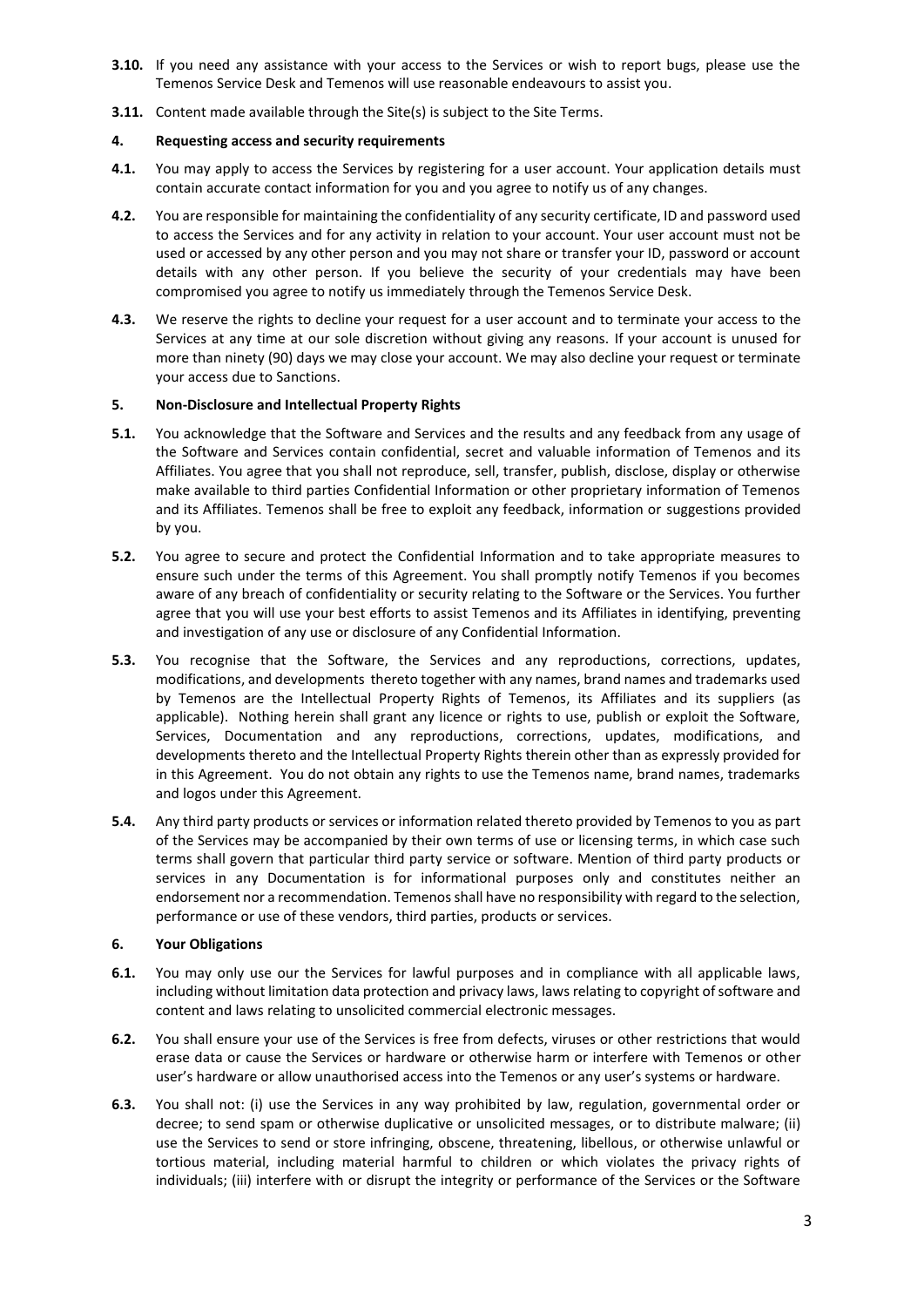contained therein; or (iv) attempt to gain unauthorized access to the Services or related systems or networks.

- **6.4.** You are solely responsible for obtaining any necessary tools required to access the Services and to ensure you maintain an internet connection allowing you to access the Services.
- **6.5.** You agree to make reasonable use of the Services as required for internal purposes only. Temenos may set limits for use of the Services in its sole discretion. We have the right to monitor usage of the Services and to suspend your access without notice to you if we consider (at our sole discretion) your use unreasonable or excessive.
- **6.6.** You shall not license, sublicense, sell, resell, rent, lease, transfer, assign, distribute, time share or otherwise commercially exploit or make the Services available to any third party.
- **6.7.** You will defend, indemnify and hold Temenos (including its group companies) harmless from and against any claim, demand, cause of action, debt or liability (collectively, Claim) by a third party that Your Data provided under this Agreement infringe any third party Intellectual Property Rights.

#### **7. Privacy and Security**

- **7.1.** The use of the Services by you is subject to this Agreement and the Privacy Policy published on the Site. As the Services are provided for development and testing purposes only, you shall not submit, store, capture, transmit or process any of your or your employer's confidential or business sensitive data or Personal Data contained in the Your Data through or to the Services. Temenos has no responsibility for the accuracy, quality, integrity, legality or reliability of Your Data. Temenos shall only process Your Data for the provision of the Services to you.
- **7.2.** In order to improve the Services, Temenos may collect certain usage statistics and feedback relating the Site including but not limited to information on how the Services are being used. Such data is examined in the aggregate without containing any of Your Data.
- **7.3.** If any Personal Data in Your Data is processed through the use of the Services Temenos may suspend your access to the Services. If Personal Data in Your Data is processed through the Services (i) you or your employer shall at all times remain the data controller and responsible for such Personal Data in Your Data used in relation the Services (ii) Temenos and its suppliers are data processor or subprocessors of such Personal Data in Your Data only for the purposes of provision of the Services and (iii) Temenos shall require that such Personal data is deleted or otherwise removed from the Services.
- **7.4.** You shall comply with any security policy or requirements provided by Temenos. You shall not use the Services in any way prohibited by law, regulation or governmental order or to send spam or distribute malware. You shall not use the Services to store, process or distribute any infringing, obscene, threatening or otherwise unlawful materials. You shall not interfere with or disrupt the integrity or performance of the Services or the data contain within such Services, or attempt to gain unauthorised access to the Services or its related systems or networks. You shall indemnify and hold harmless Temenos, its Affiliates and any hosting provider used in the provision of the Services for all claims, actions, proceedings, costs, expenses, damages or other losses suffered by Temenos, its Affiliates or its hosting provider arising out of your use of the Services in breach of this Agreement or reasonable instruction from Temenos.

#### **8. Our Liability to You**

- **8.1.** Nothing in this Agreement limits or excludes our liability to you for any matter for which we are not permitted by law to exclude or limit our liability.
- **8.2.** THE SERVICES AND SOFTWARE ARE PROVIDED ON AN "AS IS" AND "AS AVAILABLE" BASIS WITHOUT WARRANTY OF ANY KIND AND THE SERVICES AND SOFTWARE ARE SUBJECT TO CHANGE AT ANY TIME. THE SERVICES AND SOFTWARE ARE NOT WARRANTED TO WORK IN CONJUNCTION WITH ANY OTHER PRODUCTS OR SERVICES, INCLUDING OTHER PRODUCTS PROVIDED BY TEMENOS, ITS SUPPLIERS OR PARTNERS. ANY USE OF THE SERVICES AND SOFTWARE IS AT YOUR OWN DISCRETION AND RISK. TEMENOS DISCLAIMS ALL WARRANTIES AND CONDITIONS OF ANY KIND WHETHER EXPRESS OR IMPLIED INCLUDING BUT NOT LIMITED TO THE IMPLIED WARRANTIES AND CONDITIONS OF MERCHANTABILITY, FITNESS FOR A PARTICULAR PURPOSE AND NON-INFRINGEMENT. TEMENOS, ITS AFFILIATES AND ANY SUPPLIERS SHALL NOT BE LIABLE TO YOU UNDER ANY THEORY OF LIABILITY FOR ANY DIRECT, INDIRECT, INCIDENTAL, SPECIAL, CONSEQUENTIAL OR EXEMPLARY DAMAGES THAT MAY BE INCURRED BY YOU OR YOUR EMPLOYER, INCLUDING ANY LOSS OF DATA, DATA USE, BUSINESS, PROFITS, REVENUE OR BUSINESS INTERRUPTION WHETHER TEMENOS OR ITS REPRESENTATIVES HAVE BEEN ADVISED OF OR SHOULD HAVE BEEN AWARE OF THE POSSIBILITY OF SUCH LOSSES.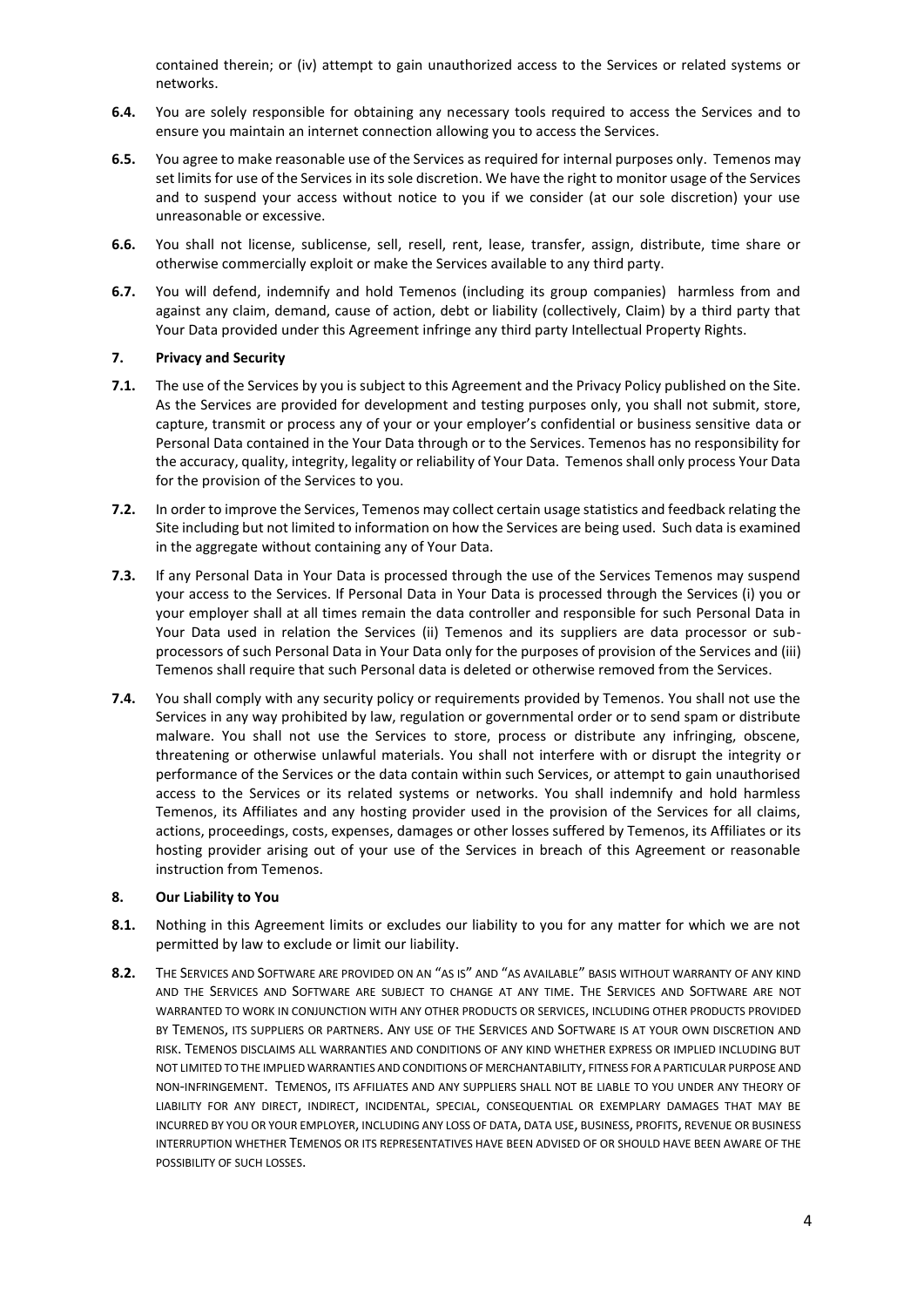# **9. Termination**

- **9.1.** This Agreement shall be effective from when you accept these terms of use when you register to access the Services and the Agreement shall remain in effect until: (i) you cease using the Services and close your account or (ii) Temenos gives you notice of its intention to terminate your access to the Temenos Services. If after expiry or termination of the Agreement, you require any or Your Data stored within the Services (if any), you shall provide a written request of such within ten days' of expiry or termination of the Agreement. Temenos will provide a copy of Your Data within sixty days, subject to agreement between the parties of payment of the applicable professional service fees. If you do not provide a written request to Temenos, Temenos shall be under no obligation to maintain Your Data and shall be entitled to delete all Your Data in its systems or otherwise in its possession or under its control. The provisions of Sections 4, 5, 6.7, 6, 8, 9 and 11 shall survive the termination of this Agreement.
- **9.2.** Your right to use the Services may be immediately terminated by Temenos by suspending access by you to the Services if you:
	- i. violate or attempt to violate the confidentiality or security of the Services or the Software or part thereof which shall include any violation of the provisions set out in Sections 4, 5 and 7; or
	- ii. in any other way misuse the Services, Software or Content or breach the terms of this Agreement; or
	- iii. We become aware the Services or any underlying systems use to provide them are suffering or about to suffer a threat to the security or functionality thereof.

#### **10. Entire Agreement**

- **10.1.** Except as set forth in Clause 10.2, this Agreement, the Site Terms and any other documents referenced in it constitute the complete and exclusive agreement between the parties as to the subject matter and supersedes all previous agreements, negotiations, understandings and discussions of the parties.
- **10.2.** To the extent of any conflict or inconsistency between the provisions in the body of this Agreement and any Order Form signed between Temenos (or its Affiliate) and the company or other legal entity you represent, the terms of such Order Form or Addendum shall prevail.
- **10.3.** Where there is a written agreement for services signed between Temenos (or its Affiliate) and the company or other legal entity you represent which makes available to you the same software and /or services for production usage as provided hereunder, such signed written agreement shall govern the use of the Services and the Software and prevail over the terms and conditions of this Agreement.

#### **11. General Terms**

- **11.1.** The construction validity and performance of this Agreement shall be governed exclusively by the laws of Switzerland and any dispute arising out of this Agreement shall be subject to the exclusive jurisdiction of the Geneva Courts.
- **11.2.** You may not assign or transfer this Agreement, in whole or in part, to any person or entity without our prior written consent. Temenos may assign this Agreement to any Affiliate without requiring any consent provided it informs you of such assignment by email or a notice on the Site.
- **11.3.** Members of the group of companies of which Temenos is a party shall be third party beneficiaries to this Agreement and such companies shall be entitled to directly enforce and rely upon any provision of this Agreement that confers a benefit on or rights in favour of them. Other than this, no other person, or company shall be third party beneficiaries of this Agreement.
- **11.4.** Waiver. No failure or delay by either party in exercising any right under the Agreement shall constitute a waiver of that right.
- **11.5.** Severability. If any provision of the Agreement is held by a court of competent jurisdiction to be contrary to law, the provision shall be modified by the court and interpreted so as best to accomplish the objectives of the original provision to the fullest extent permitted by law, and the remaining provisions of the Agreement shall remain in effect.
- **11.6.** Force Majeure Event. Temenos will not be responsible or liable for any unavailability, failure or delay of performance of its obligations under the Agreement if caused by a Force Majeure Event.
- **11.7.** You confirm that You and the company or legal entity you represent are not subject to Sanctions. You shall comply with all applicable Sanctions and Export Controls in your use of the Services and the